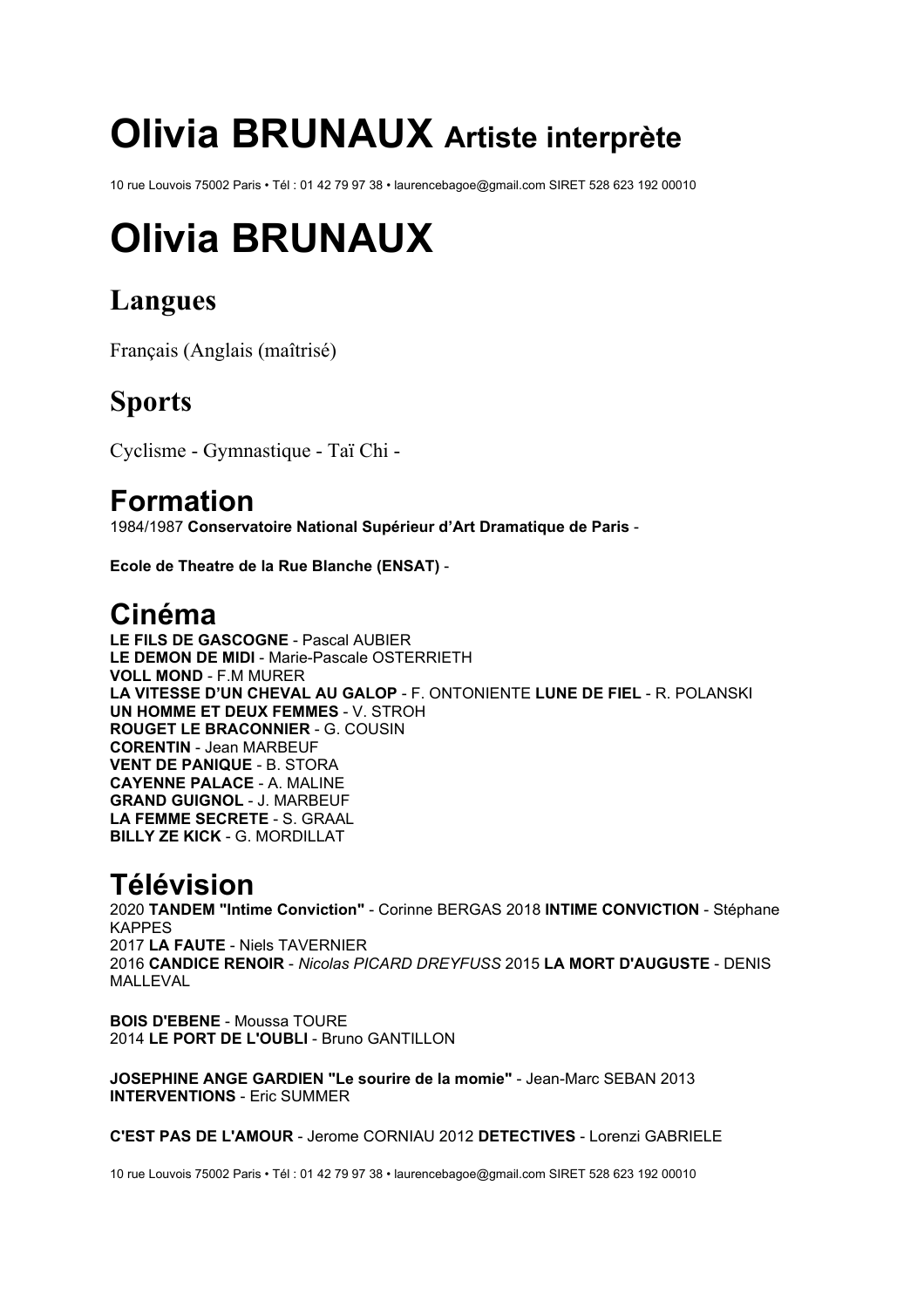2011 **MES AMIS, MES AMOURS, MES EMMERDES** - Jerome NAVARRO **PERE ET MAIRE** - Laurent LEVY

2008 **SANG D'ENCRE** - Charlotte BRANDSTRORM **RIS** - Christophe BARBIER

**SUR LE FIL** - Frédéric BERTHE 2007 **LE LIEN** - Denis MALLEVAL

2004/2008 **GROUPE FLAG "Plusieurs épisodes"** - Michel HASSAN, Etienne DHAENE 2006 **LE FANTOME DU LAC** - Philippe NIANG 2005 **A LA POURSUITE DE L'AMOUR** - Laurence KATRIAN

**JULIE LESCAUT "Justice est faite"** - Luc GOLDENBERG 2004 **L'HOMME QUI VENAIT D'AILLEURS** - Francois LUCIANI

**LA CRIME "Ivresse Mortelle"** - Dominique GUILLOT 2003 **l'INSOUMISE "MIEL DE MELANIE"** - Claude D'ANNA **TOUT POUR ETRE HEUREUX** - Jean Denis ROBERT

2002 **LA VIE DEHORS** - Jean-Pierre VERGNE **LES FEMMES DE LOI** - Didier ALBERT

**CONCURRENCES DELOYALES (Nestor Burma)** - J. BERGERLES **FILLES A PAPA** - M. RIVIERE **UN HOMME EN COLERE (5 episodes)** - D. ALBERT, M.ANGELO **LA DOUBLE VIE DE JEANNE** - H. HELMAN

**LES FEMMES DE LOI "JUSTICE D'UNE MERE"** - Claude Michel ROME **L'AVOCATE** - A. NAHUM **LA SOUS PREFETE** - P. JOASSIN **SUICIDE D'UN ADOLESCENT (Brigade des Mineurs)** - M. WATTEAU **FIN DE MOIS (Josephine Ange Gardien)** - P. JOASSIN

**DOSSIERS DISPARUS** - PH. LEFEBVRE **DROLES DE CLOWNS** - T. BINISTI **LA MORT DANS L'AME** - J.L BERTUCCELLI **L'IMPOSTEUR** - W. CREPIN **CORDIER JUGE ET FLIC "Sale nuit de Printemps"** - Gilles BEHAT **N'OUBLIE JAMAIS QUE TU M'AIMES** - B. UZAN **PAROLES D'ENFANTS** - M. COURTOISJULES **LE POLAR (5 dernieres minutes)** - A. WERMUS **LA BETE EST MORTE (Navarro)** - P.JAMAIN **LE MOT DE PASSE (L'instit)** - J.L. BERTUCCELLI **SHEHAWEH** - J.BODIN **COUP DE CHANCE** - P. AKNINE **LA PEAU DU SERPENT** - G. BEHAT **LE FUNAMBULE** - J. BUNUEL **LE GANG DES TRACTIONS AVANT** - F. ROSSINI **L'AMANT DE MA SOEUR** - P. MONDY **MARIAGE MORTEL** - M. RIVIERE **BILLET DE SANG (Navarro)** - J. DAYAN **LES CAQUETS DE L'ACCOUCHEE** - H. BASLE

**GUEULE D'ARNAQUE** - J. SERIA

10 rue Louvois 75002 Paris • Tél : 01 42 79 97 38 • laurencebagoe@gmail.com SIRET 528 623 192 00010

**GUEULE D'ARNAQUE** - J. SERIA **LA FILLE D'ANDRE (Navarro)** - P. JAMAIN **THEROIGNE DE MERICOURT** - M.COURTOIS **UN AMOUR TARDIF** - P. JAMAIN **CARNET DE VIE** - B. GANTILLON **UN COMEDIEN DANS UN JEU DE QUILLES** - H. BASLE **LA LUNE D'OMAHA** - J. MARBEUF **L'ETE 36** - Y. ROBERT